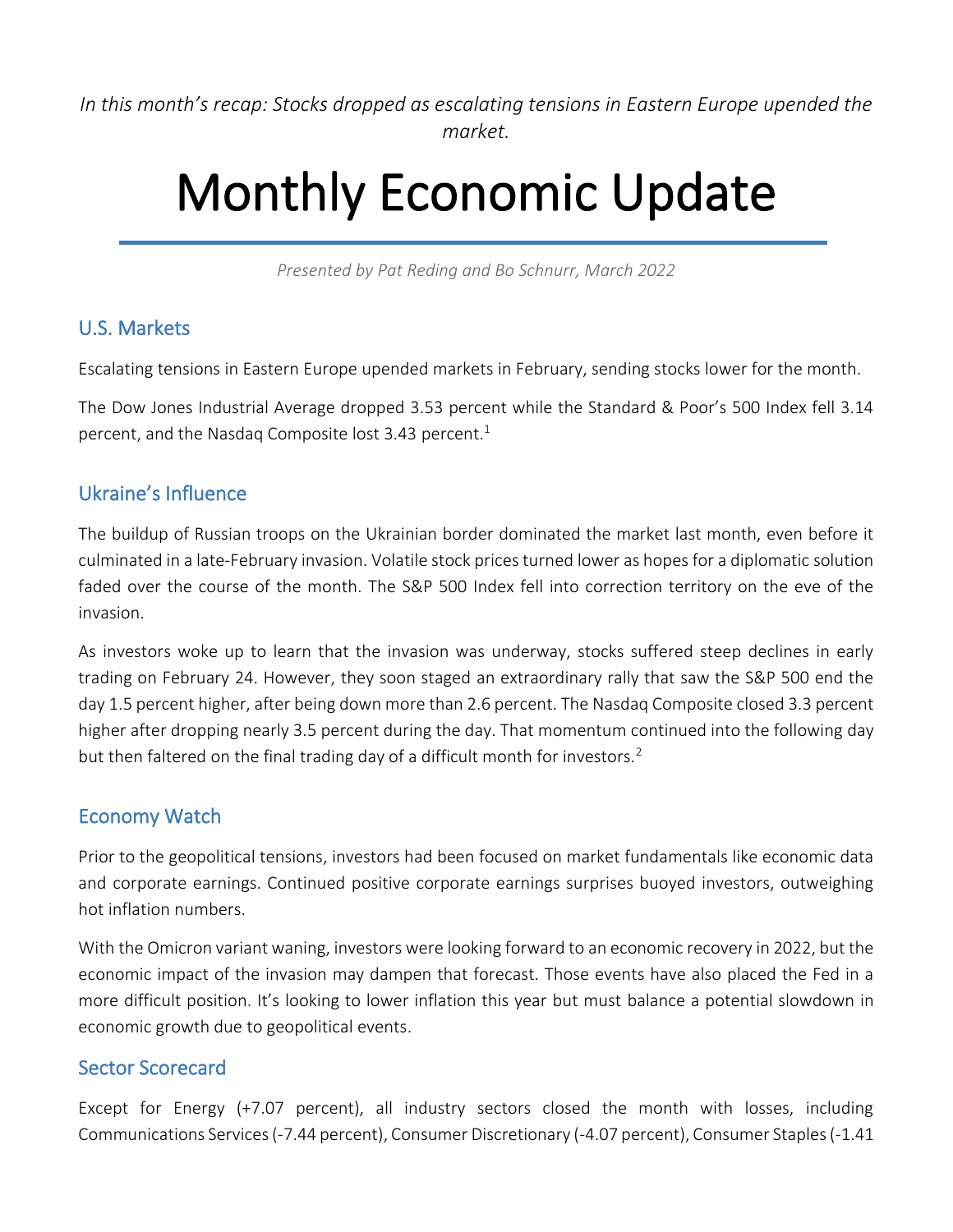percent), Financials (-1.38 percent), Health Care (-0.97 percent), Industrials (-0.84 percent), Materials (- 1.27 percent), Real Estate (-4.80 percent), Technology (-4.88 percent), and Utilities (-1.91 percent).<sup>3</sup>

## What Investors May Be Talking About in March

The Federal Open Market Committee (FOMC) is meeting on March 15–16. The Fed is expected to announce the first of several federal fund rate hikes in 2022 and provide greater clarity on its monetary tightening plans.

While the market consensus is that the Fed will hike interest rates by 0.25percent, the Russian invasion of Ukraine has added a layer of uncertainty. Raphael Bostic, President of the Federal Reserve Bank of Atlanta, commented in a late-January interview that the Fed has not ruled out a 50-basis point hike.<sup>4</sup>

In the past, markets have reacted to FOMC meeting updates and the follow-up remarks made by Fed Chair Jerome Powell at post-meeting press conferences: March may be no different.

#### TIP OF THE MONTH



*Anyone who starts a business needs an operational strategy. A good one includes metrics, a day-to-day plan detailing who will do what, and an assessment of external and internal risks.*

### World Markets

Overseas markets reacted to the events in Eastern Europe, as the MSCI EAFE Index slipped 2.01 percent in February.<sup>5</sup>

Major European markets were mostly lower: Germany dropped 6.53 percent, Italy fell 5.21 percent, and France lost 4.86 percent. The U.K. was flat (-0.08 percent) as it loosened its Covid-related restrictions.<sup>6</sup>

Stocks in the Pacific Rim markets were mixed, with Australia gaining 1.11 percent on higher commodity prices. China's Hang Seng index lost 4.58 percent while Japan's Nikkei slipped 1.76 percent.<sup>7</sup>

#### **Indicators**

Gross Domestic Product: The second update on fourth-quarter GDP was revised higher, from 6.9 percent to 7.0 percent.<sup>8</sup>

Employment: The economy added 467,000 jobs in January, exceeding expectations. The participation rate rose as the unemployment rate ticked up to 4.0 percent, which was due to more workers entering the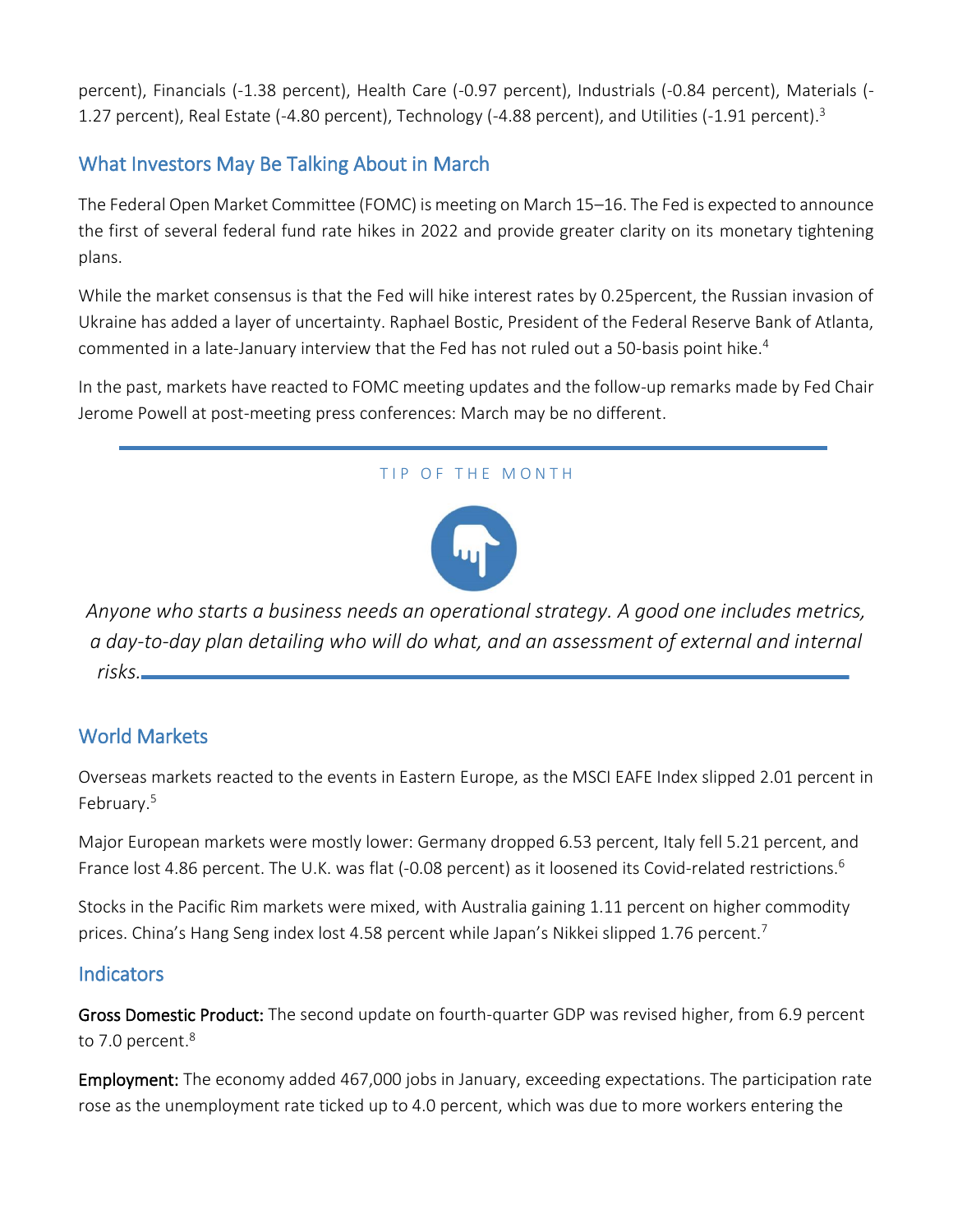labor market. Wages climbed 0.7 percent last month, bringing year-over-year wage increases to 5.7 percent. 9

Retail Sales: Retail sales rebounded in January, rising a better-than-expected 3.8 percent. The increase was led by strong gains in furniture and home furnishing sales and in motor vehicle and vehicle parts sales.<sup>10</sup>

Industrial Production: Industrial output surged 1.4 percent, which was nearly triple the consensus expectation. Capacity utilization increased 1.0 percent, reaching its highest level since March 2019.<sup>11</sup>

Housing: Housing starts slipped 4.1 percent in January due to freezing temperatures across the nation.<sup>12</sup>

Existing home sales surged 6.7 percent as the supply of homes dropped 16.5 percent from a year earlier. 13

New home sales slipped 4.5 percent from December and 19.3 percent from January 2021.<sup>14</sup>

Consumer Price Index: Inflation rose to a 40-year high, with January prices climbing 0.6 percent and yearover-year costs increasing 7.5 percent. Core inflation (excluding food and energy) grew 6.0 percent from January 2021. 15

Durable Goods Orders: Orders for long lasting goods rose 1.6 percent, double the consensus estimate.<sup>16</sup>

#### QUOTE OF THE MONTH



## *"You must expect great things of yourself before you can do them."*

*MICHAEL JORDAN*

#### The Fed

In minutes from the Federal Open Market Committee (FOMC) two-day meeting ending January 26, the Fed reaffirmed its plans to raise interest rates and shrink the Fed's balance sheet. Some officials expressed concern about financial stability and the stubbornness of inflation.<sup>17</sup>

"Some (Fed) participants reported that their business contacts remained concerned about persistently high inflation and that they were adjusting their business practices to cope with higher input costs—for instance, by raising output prices or utilizing contracts that were contingent on their costs," according to the minutes. "Participants generally expected inflation to moderate over the course of the year as supply and demand imbalances ease and monetary policy accommodation is removed."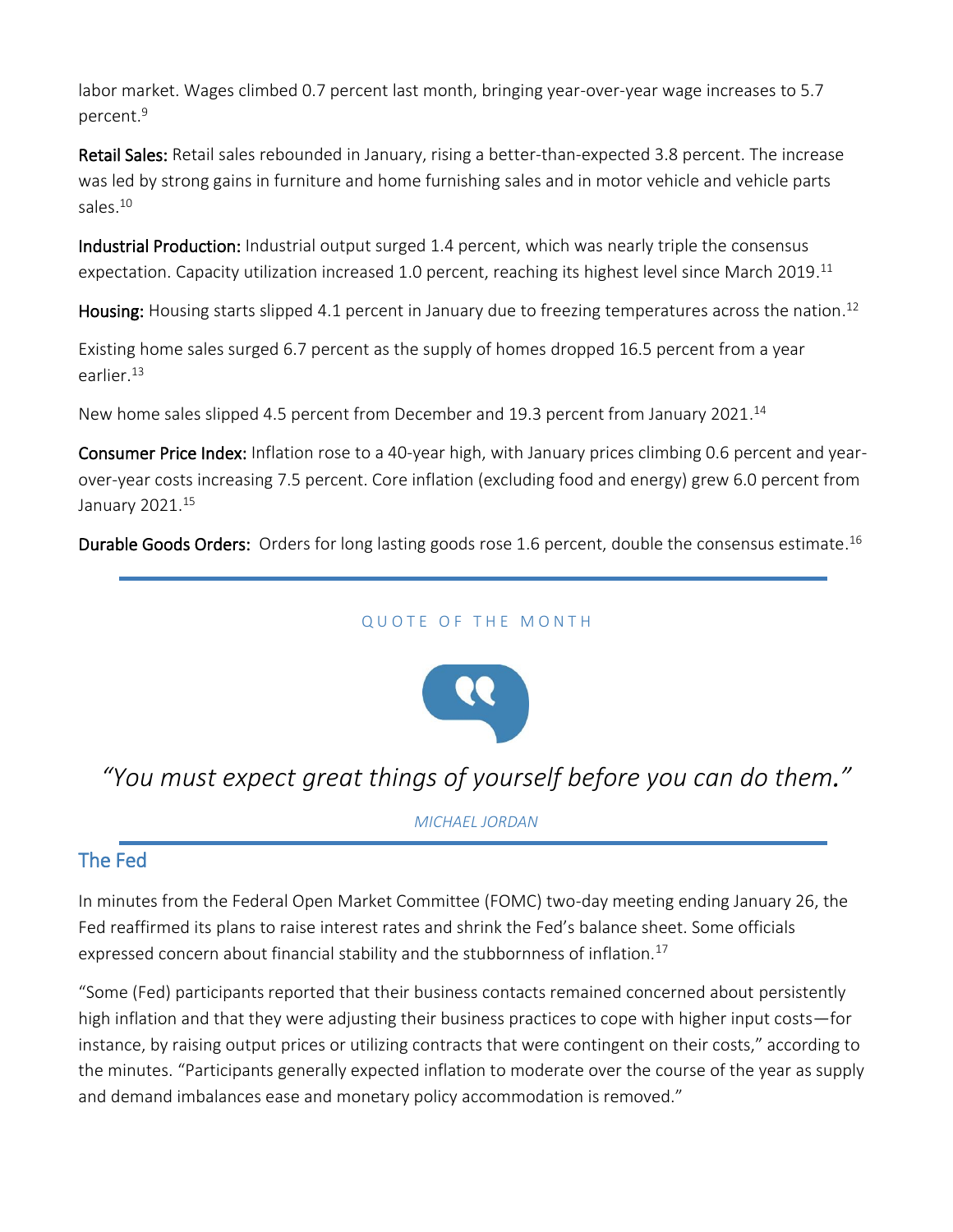| <b>MARKET INDEX</b>   | <b>Y-T-D CHANGE</b> | <b>February 2022</b> |
|-----------------------|---------------------|----------------------|
| <b>DJIA</b>           | $-6.73%$            | $-3.53%$             |
| <b>NASDAQ</b>         | $-12.10%$           | $-3.43%$             |
| S&P 500               | $-8.23%$            | $-3.14%$             |
|                       |                     |                      |
| <b>BOND YIELD</b>     | $Y-T-D$             | <b>February 2022</b> |
| <b>10 YR TREASURY</b> | 0.33%               | 1.84%                |

Sources: Yahoo Finance, February 28, 2022

The market indexes discussed are unmanaged and generally considered representative of their respective markets. Individuals cannot directly invest in unmanaged indexes. Past performance does not guarantee future results. U.S. Treasury Notes are guaranteed by the federal government as to the timely payment of principal and interest. However, if you sell a Treasury Note prior to maturity, it may be worth more or less than the original price paid.

#### THE MONTHLY RIDDLE



*You walk into a restaurant and the wood beneath your feet is neither straight nor smooth – even though the manager tells you the wood was just laid down the night before. The pieces are uneven, yet no one trips or falls. What kind of wood is on the floor of this restaurant?*

*LAST MONTH'S RIDDLE: Add missing vowels to these three trios of letters to get the six-letter names of three different countries: PNM, MXC, KWT*

*ANSWER: Panama, Mexico, Kuwait.*

Pat Reding and Bo Schnurr may be reached at 800-288-6669; pbh@berthelrep.com; or www.prismwealthadvisors.com

#### Know someone who could use information like this?

Please feel free to send us their contact information via phone or email. (Don't worry – we'll request their permission before adding them to our mailing list.)